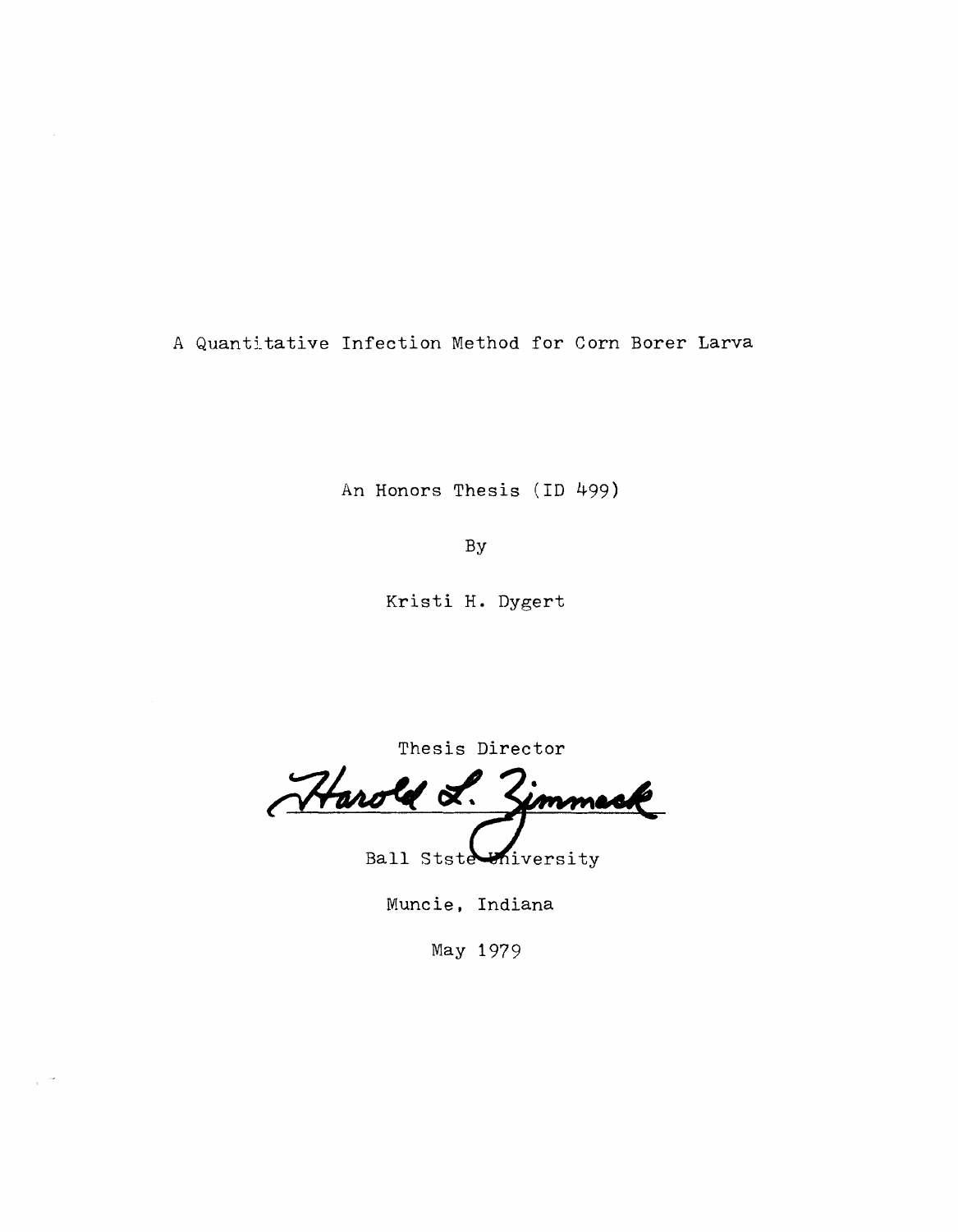# INTRODUCTION

I began my research in insect pathology under the direction of Dr. Harold Zimmack during spring quarter of 1977. I started by familiarizing myself with the internal anatomy and life functions of European corn borer larvae (Ostrinia nubilalis). During this time I became interested in developing a rapid screening technique for potential insect pathogens. This centered around the bacterially induced disruption of the peritrophic membrane of the insect's midgut. I was able to dissect out the membrane using a dissecting microscope and then discern its state of disruption or intactness with a light microscope.

The bacteria that was used in our lab was Bacillus thuringiensis, a known insect pathogen. It has recently been utilized in integrated control programs against the Spruce budworm and cabbage pests. The bacteria are considered harmless to man.

My biggest problem was in quantitatively infecting the larvae with the bacterial suspension. I tried various methods and finally found one that seemed to warrant further study. The method and its effectiveness will be described in this paper.

If my screening technique were to be valid I needed to find lethal dose (LD) levels for the corn borers

 $5 + \omega$  $\int_{0}^{2\pi} f(x) dx$  $\frac{1}{2}$  ,  $\frac{1}{2}$  ,  $\frac{1}{2}$ ्रसङ्ग : "  $j \in \mathbb{R}^d$ 급수류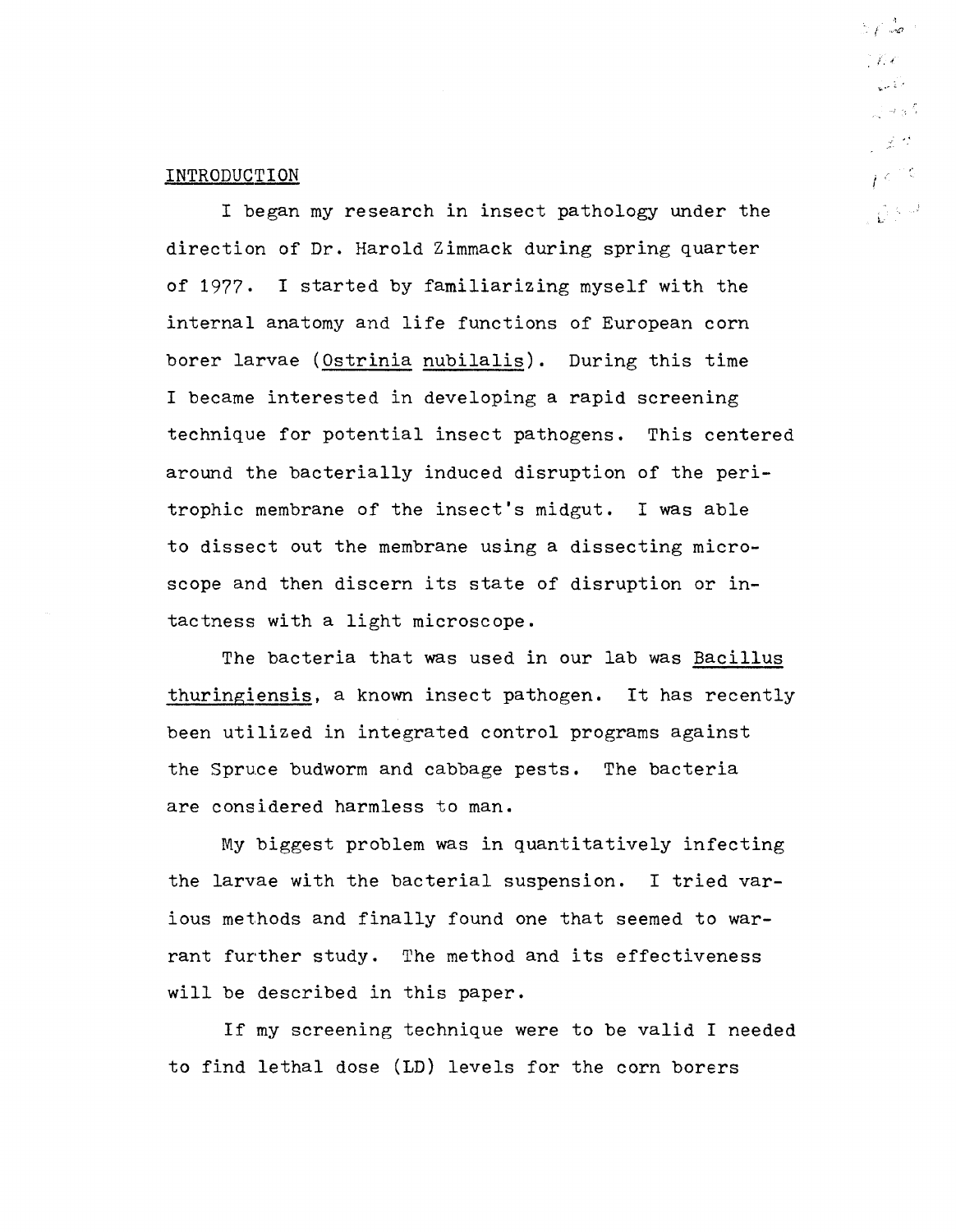when treated with Bacillus thuringiensis. As it turned out this problem resulted in a research project in itself, and my research concerning peritrophic membranes was permaner.tly postponed. This paper is concerned with explaining my infection method and resulting preliminary LD data. thus preparing the way for continued research by other persons in the Insect Pathology lab.

# FACILITIES

For the past three quarters my research has been centered upon developing a new infection method. Prior to and during this time I worked in and had immediate access to the Insect Pathology Research Lab (CL 225) at Ball State University. A dissecting microscope. light microscope. and various implements were available to me. An insect incubator, refrigerator, and necessary corn borer larvae food medium materials were also present in the lab. The corn borer egg masses normally arrive weekly from the Ankeny, Iowa. Corn Borer Investigation Station. Cheryl Wibbens, an assistant working for Dr. Zimmack, reared the larvae I utilized in my experimentation. The bacteria I worked with was kept refrigerated, as directed by the manufacturer, until it was prepared in broth form for infection of the fifth instar corn borer larvae.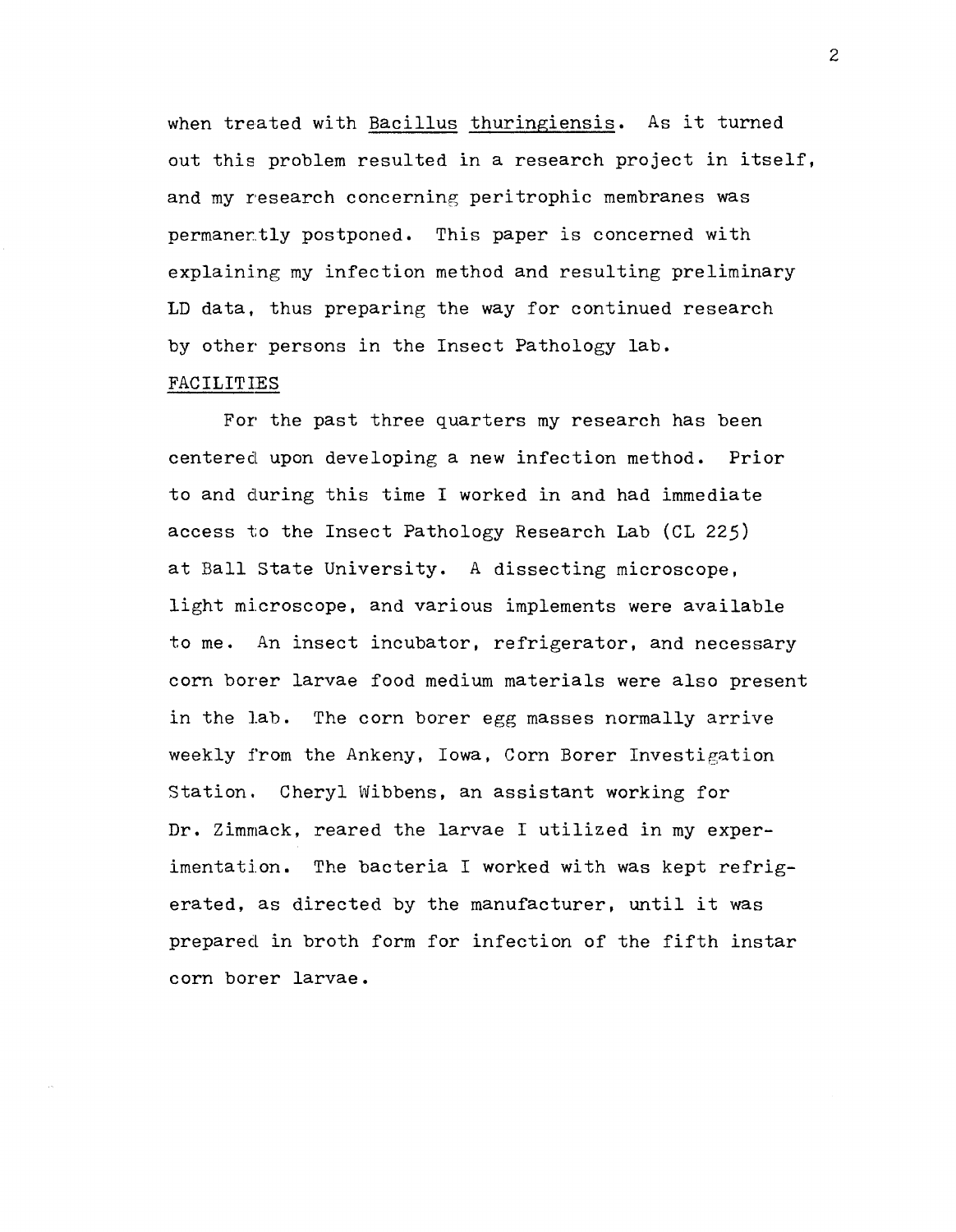## METHOD

The data I obtained was for fifth instar European Corn Borers. The pathogen utilized was Bacillus thuringiensis.

The procedure was that upon arrival of the egg masses from  $Ankeny<sub>Y</sub> Dr. Zimmack$  or his assistant would transfer the egg masses to newly prepared food media. Upon their emergence from the egg mass groups of two or three larvae would be transferred to vials of fresh media. They were incubated at  $30^{\circ}$ C.  $\frac{+}{4}$  1° throughout their larval development.

The larvae shed their head capsules when going from one instar stage to the next. By monitoring the larval development I could determine when they were in their early fifth instar stage. I started the bacterial suspension five days prior to that stage using DIPEL brand Bacillus thuringiensis in broth form. The bacteria is almost entirely in the spore stage by the end of the five day period. The quantity of bacteria added to the broth was varied to obtain different infecting levels.

On the day of the test run the bacterial spores and celIs are counted using a hemocytometer. The counting chamber I use has Improved Neubauer ruling. The small squares are  $1/4$ 00 mm $^2$  and the depth of the fluid between the cover glass and the ruled surface is 1/10 mm. Therefore. the volume of fluid covering one of the

)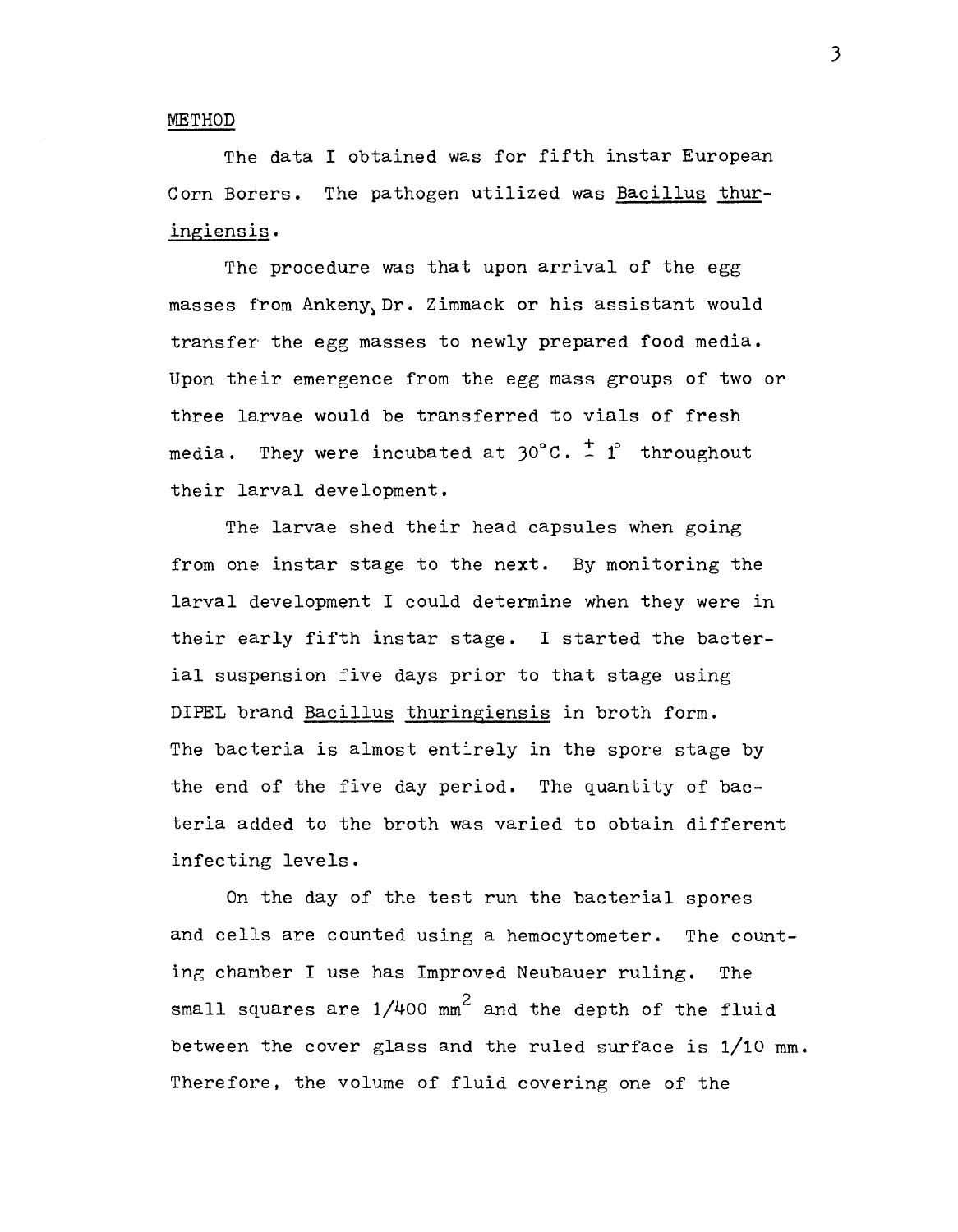smallest squares is  $1/4$ 00 mm $^2$   $\,$  x  $1/10$  mm which is equal to  $1/4000$  mm<sup>3</sup>. Five groups of sixteen of these smallest squares are counted out of the twenty-five groups in the chamber. The group in the center and each group from the four corners are counted. The fluid volume in the hemocytometer is:  $1/4$ 00 mm $^{2}$  (area of smallest square)  $x$  16 (number of squares per group)  $x$  5 (number of groups counted) x  $1/10$  mm (depth of chamber) =  $0.02$ mm<sup>3</sup>. To obtain the number of cells and spores in 1 mm<sup>3</sup> multiply the cells counted in  $0.02$ mm<sup>3</sup> by 50. I used 0.01 cc of the bacterial suspension which is ten times the amount per 1  $mm^3$ . This will have to be multiplied in and any dilution factors are also taken into account. (Sample computation on the Data sheet.) Before counting, the bacterial suspension is thoroughly mixed with a Vortex Genie test tube mixer to avoid cell clumping.

Approximately twelve hours before the larvae are infected they must be removed from the food medium and put into Petri dishes, which contain wet paper toweling to prevent dessication of the insects. This period of starvation did not in any noticeable way adversely affect my control larvae and it is very helpful in persuading the corn borers to eat the food medium and thus the bacteria.

A special food media that is dryer than the standard media used in the lab is prepared the day of the test run in the manner outlined on the following page.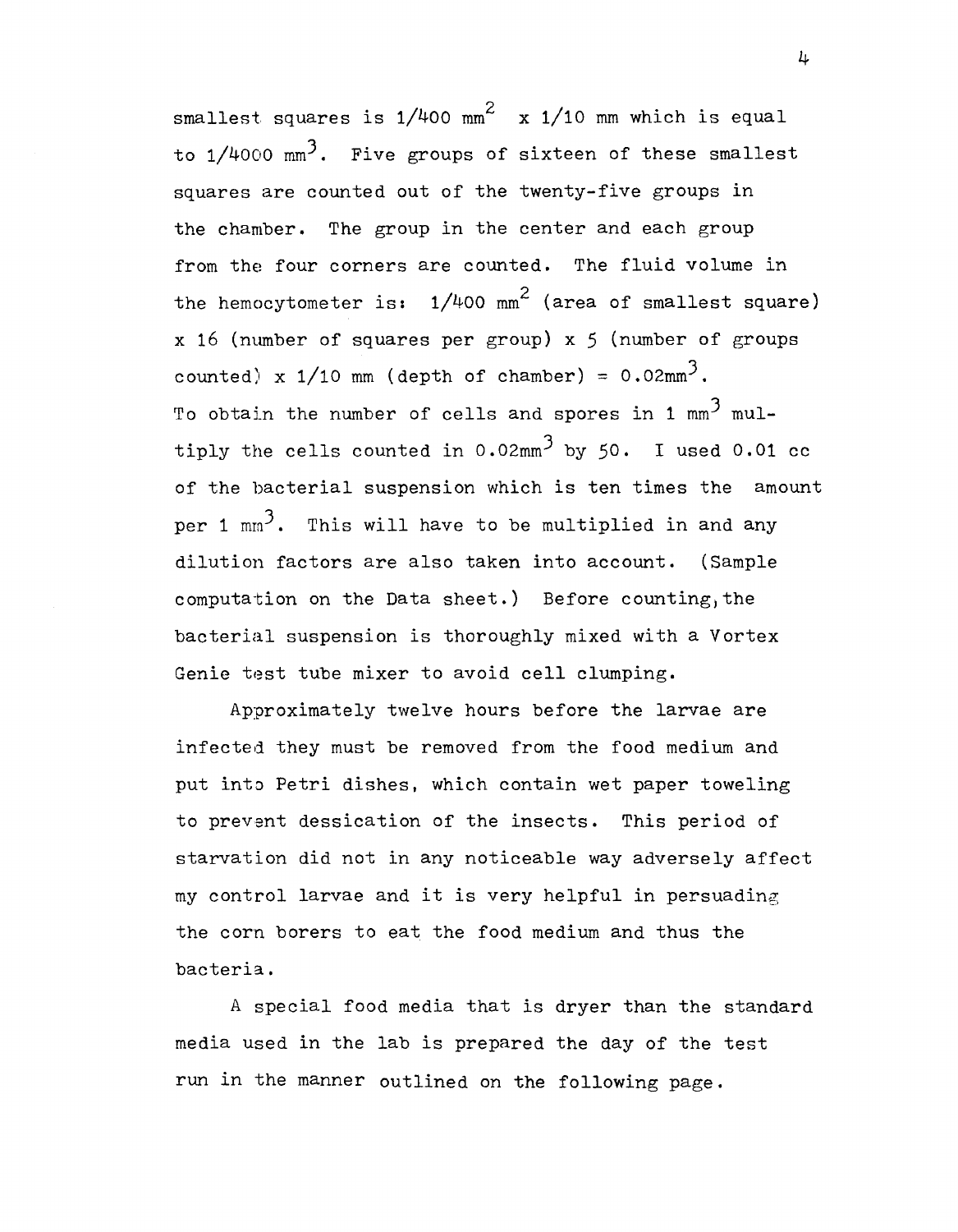Instructions for preparation of the dry food media: 300 ml  $H_2$ 0<br>13.5 g Ağar  $26 \text{ g}$  Wheat germ 6 g Ascorbic acid 4.5 g Vitamin supplement 19.5 g Dextrose 19.5 g Casein 1.5 g Cholesterol 2.5 g Salt

10.5 g Yeast

Cook the agar with one-half of the water at 70°C for five minutes. Add the Wheat Germ and cook for fifteen more minutes. In the blender dissolve the ascorbic acid and vitamin supplement in the remaining water and then add the rest of the dry ingredients to the blender and mix for two minutes. Add the cooked material to this mixture and blend for two more minutes. Pour this mixture into autoclaved glass petri dishes to a depth of approximately 1/8 inch. The media will solidify quickly. It should be used as soon as possible as it tends to collect moisture and becomes sticky.

Glass tubes are cut to a length of  $4$  cm and their diameter is 3 mm. The glass tubes are autoclaved before their use in the experimentation. One of the ends of the glass tube is put into the dry food media and it picks up about a 1/8 inch section of this food. That end of the tube is then sealed with melted paraffin to prevent any leakage of the bacterial suspension that will be added. The paraffin should be at a low temperature just between the liquid and solid stage. This will avoid burning the food media in the tube.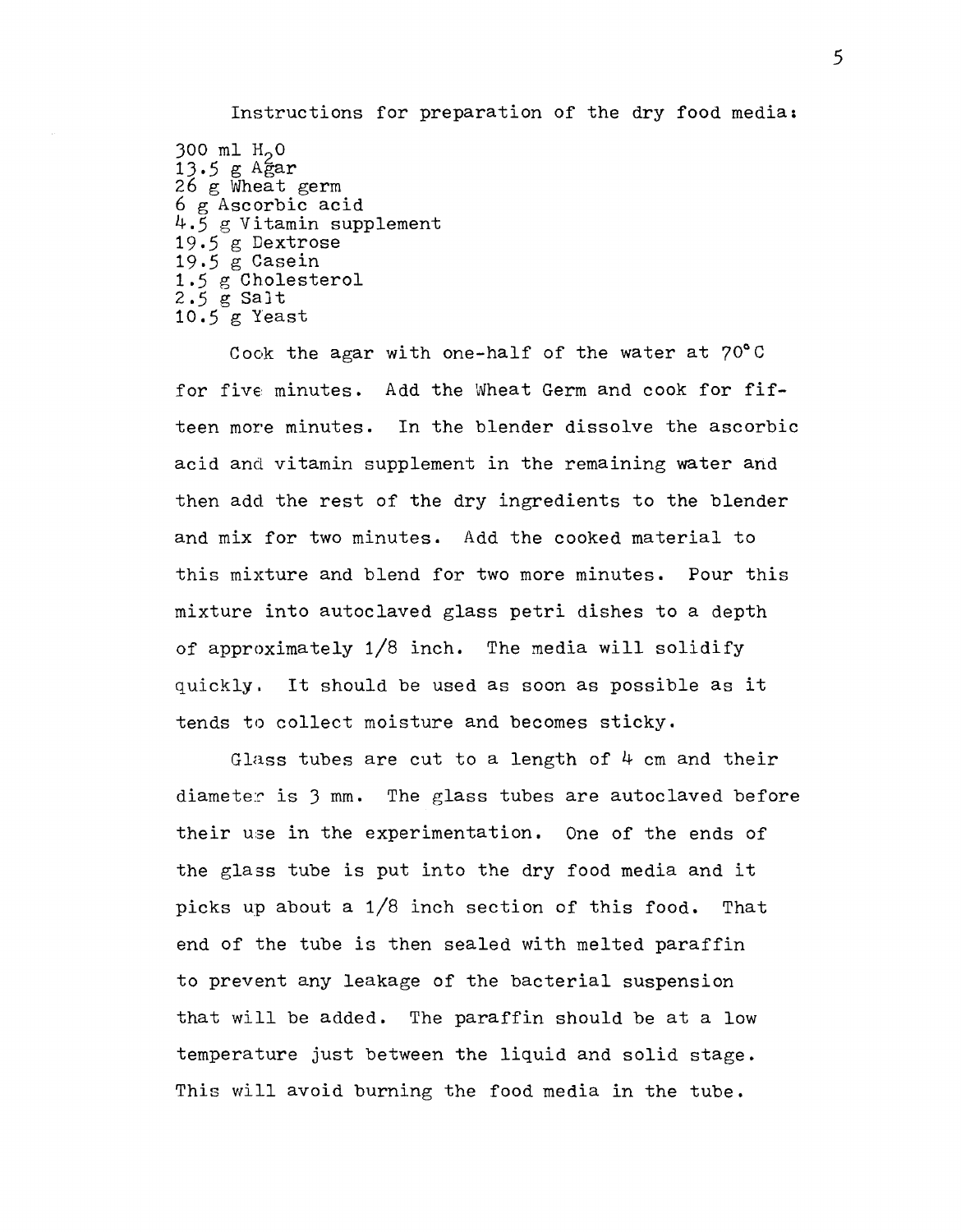The bacteria are maintained in a dispersed state in their fluid media by using the Vortex mixer throughout the testing. One one-hundredth of a cubic centimeter of the bacterial suspension was added to the dry food in the glass tube via a syringe and needle. This amount of fluid mixed well with the dry media.

The insect is held in one hand and the freshly prepared tube is in the other hand. The insect's head is directed into the tube and he is carefully prodded in from behind with a finger. After the insect has crawled into the tube. a cotton plug is inserted into the open end to prevent his escape. This is repeated with all of the test insects.

After the insects are all in their tubes, they are incubated and faithfully monitered. When an insect has consumed all the food in his tube, that insect is placed into a fresh vial with the standard food medium. Each insect is then observed to see if it dies or pupates healthily. Some insects pupate, but die in the process. These are also included in the mortality count.

The entire process usually requires about three hours. This will vary depending upon the number of insects being infected. Monitoring is done intermittantly throughout an additional five or six hour time block.

It was imperative to find out if the method itself would harm the insects. Prior to my testing with bacteria I used sixty-five control insects without any fatalities.

6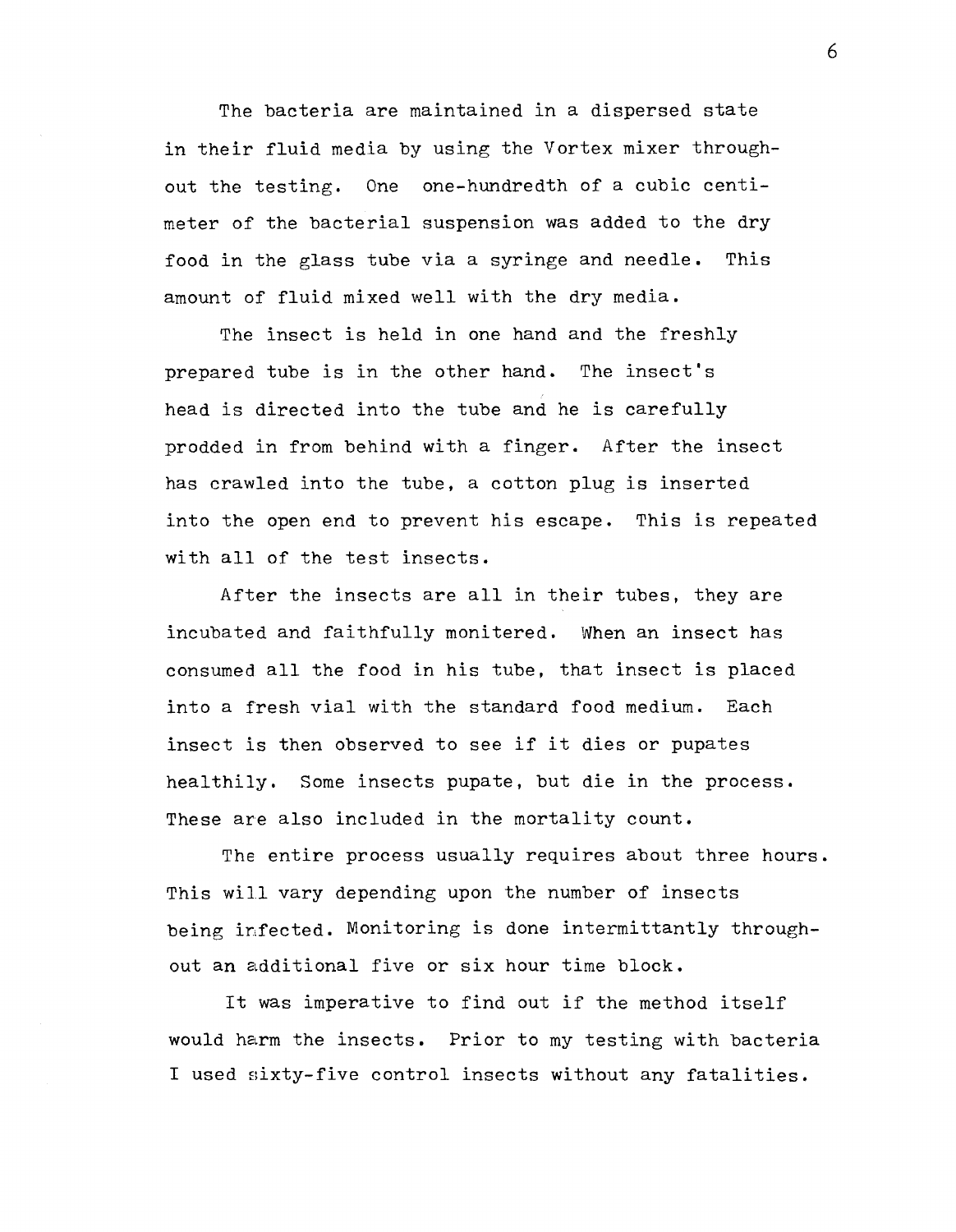My controls underwent the exact same process that was described previously except instead of adding a bacterial suspension to the dry media I added 0.01 cc of nutrient troth to it. I noticed that not all of these insects were eating the food media and upon closer examination I found that light capsule color definitely appeared to be a distinguishing characteristic of the larva which consumed all of their food.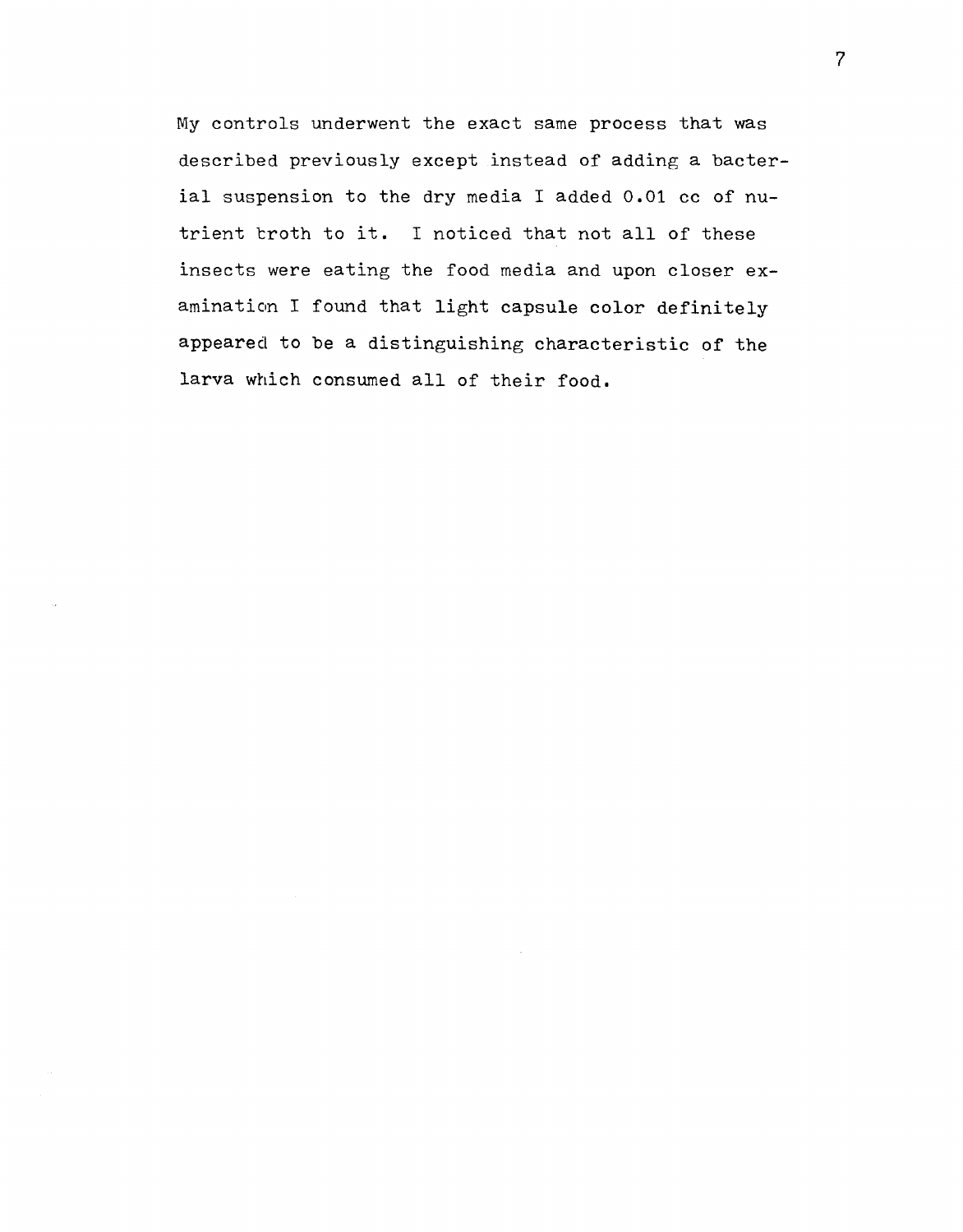#### DATA SHEET

I. Efficiency of Infection Method - Control Insects Number of controls = 65 Number consuming food  $=$  31 Percent efficiency of method =  $48\%$ II. Efficiency of Infection Method - Test Insects Number of insects = 94 Number consuming food =  $59$ Percent efficiency of method =  $63%$ III. Bacterial Counts and Corresponding Mortality # Consuming # Bacteria # Tested Food # Dead Ingested % Fatality ;10 19 9 734.500 29 19 13 2,430,000  $35$  21 19 5,525,000 47.4% 68.4% 90.5%

# IV. Hemocytometer Sample Calculation

1469 (Bacterial count from 5 square groups) x 50 (Volume factor) x 10 (Infection factor) =  $734,500$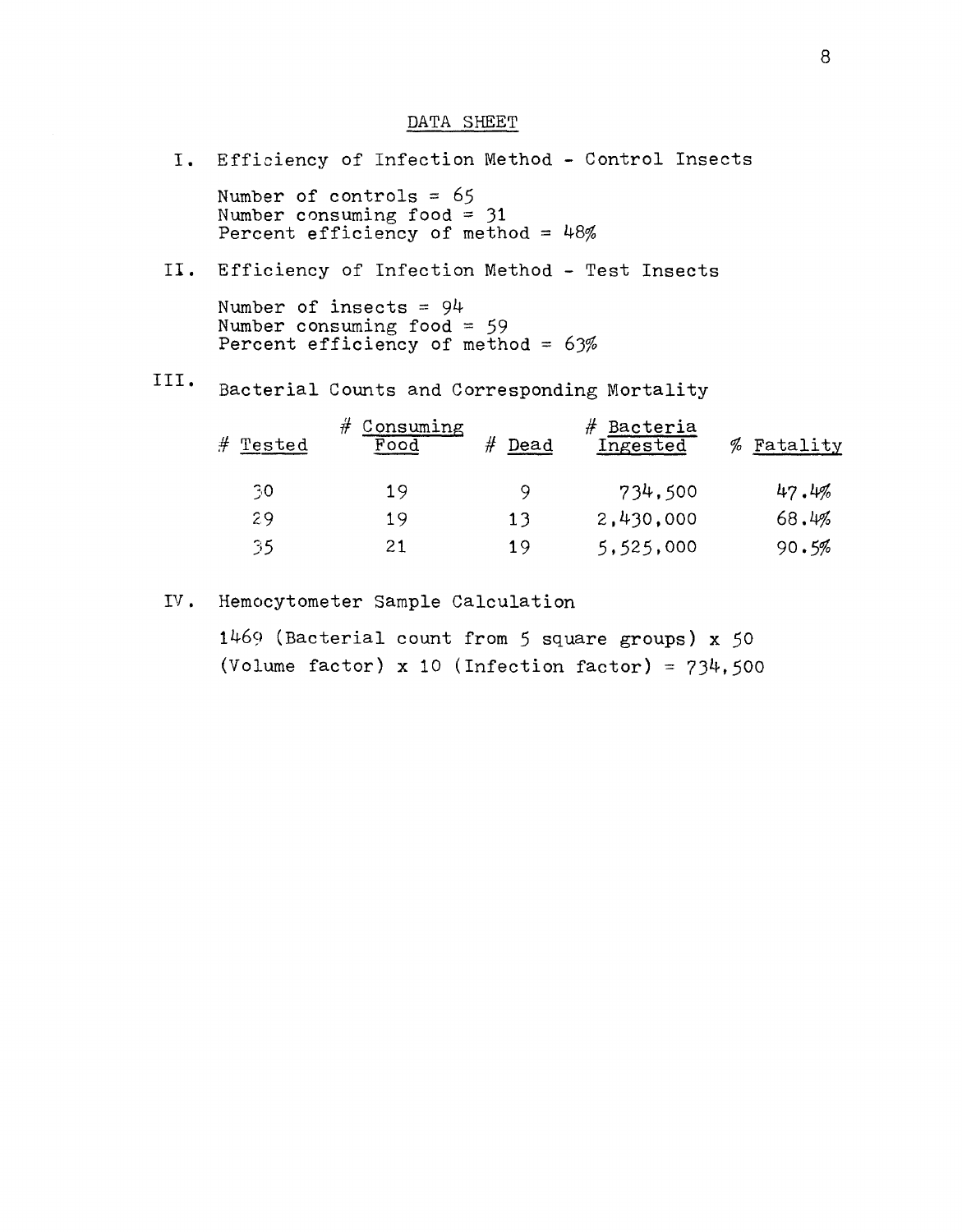## DISCUSSION

The primary goal of my research was to develop a method that could be used to conveniently and accurately infect the corn borer larvae. This has been a fundamental drawback in many of the research projectsin the Insect Pathology **Lab.** 

There are several other methods of infection presently used in the lab. They include: immersing larvae in a test tube of bacterial suspension. applying the bacteria in a nutrient broth to the egg masses pre-emergence, and infecting with a microapplicator. The first two methods are not quantitative, and therefore are unacceptable for my purposes. The microapplicator has proven very difficult to use and very little success has been reported with it in our lab. The technique requires that the insect be infected via a needle, which can easily damage the insect. I believe my method to be a more natural means of infection because the insects are not injured in the process.

The efficiency of my method is reported **on** the data sheet. The control and test group results are different for the following reason. When I began using my control larvae. I noticed that those with lighter head capsules were consuming the food media in their tubes much more readily than were the dark headed insects. The **head** capsules are light brown in the early part of an instar stage. but they darken to an almost black tone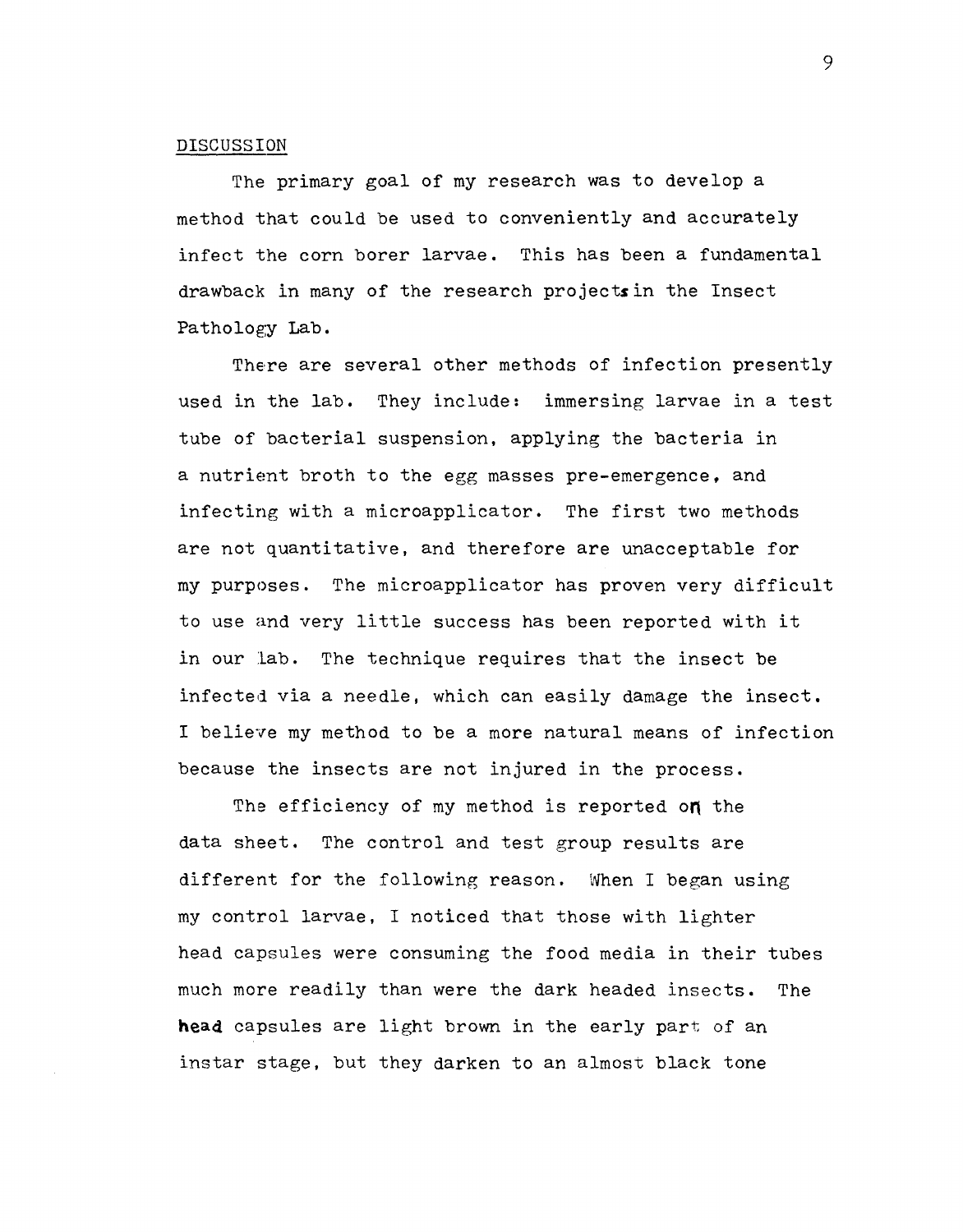at the end of the stage. I used insects with lighter head capsules for the remainder of my control group and as my test insects. This is probably why the test insects exhibited higher method efficiency than did the controls.

The data concerning the Lethal Dose levels is only preliminary, and should not be considered conclusive. The results will have to be replicated to demonstrate validity, and many levels will have to be obtained if an LD standard curve is desired.

The standard curve for bacterial broth concentrations could also be constructed using absorbance readings, (Spectronic 20), rather than the hemocytometer counts. Another possible method would be to use serial dilutions and plating to obtain bacterial colony counts. These and other methods of obtaining a bacterial count might be considered by persons using my infection method.

The bacterial counts I obtained should probably be considered to be the minimum number of bacteria present. It frequently takes several hours for the insects to consume their dry food medium and bacterial suspension mixture. In this time the bacterial cells could concievably vegetate in the food media and the corn borer subsequently could ingest more bacteria than recorded. The counts should therefore be considered minimum until more study is conducted.